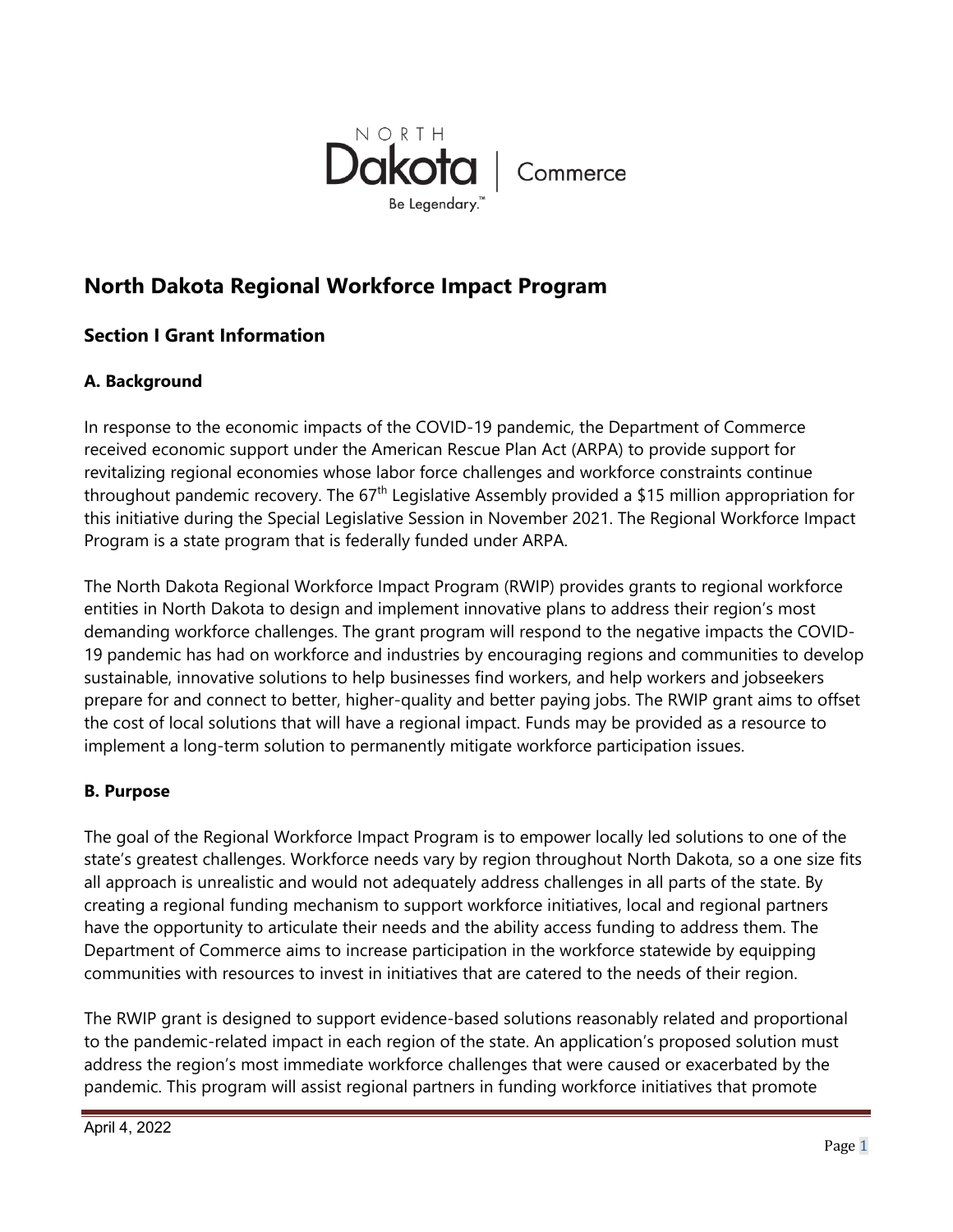economic recovery by addressing workforce challenges experienced by employers, employees, and organizations that support local workforce. The Department of Commerce encourages utilizing new and existing collaborations of regional partners to leverage resources that foster the development of partnerships to implement sustainable workforce development solutions.

Partners within each region representing both rural and urban populations should work together and submit one application that includes projects that will address the region's most pressing workforce challenges and impact various geographies and/or populations throughout the region. Applicants must be able to articulate the greatest impact possible to the region as a whole. Please note that regions are defined as the eight planning regions, although the impact of a project may extend beyond a region's [borders.](https://www.communityservices.nd.gov/communitydevelopment/Programs/CommunityDevelopmentBlockGrant/RegionalCouncils/) 

To ensure equitable access to these grant dollars, a portion of funding is reserved for each of the eight planning regions, based on the population of each region as provided by the 2020 decennial US Census. Applicants are required to demonstrate a 25% match of the of the overall project budget. The grant may provide up to \$4 for every \$1 applied by the regional applicant. Below is the breakout of maximum funding amount per region and the counties that are included in each region.

| Region 1                             | Region 2                                                                                                               | Region 3                                                                                                      | Region 4                                                                     | Region 5                                                                             | Region 6                                                                                                                                                 | Region 7                                                                                                                                                       | Region 8                                                                                                                                       |
|--------------------------------------|------------------------------------------------------------------------------------------------------------------------|---------------------------------------------------------------------------------------------------------------|------------------------------------------------------------------------------|--------------------------------------------------------------------------------------|----------------------------------------------------------------------------------------------------------------------------------------------------------|----------------------------------------------------------------------------------------------------------------------------------------------------------------|------------------------------------------------------------------------------------------------------------------------------------------------|
| \$1,060,000                          | \$1,830,000                                                                                                            | \$1,000,000                                                                                                   | \$1,710,000                                                                  | \$4,040,000                                                                          | \$1,020,000                                                                                                                                              | \$3,020,000                                                                                                                                                    | \$1,000,000                                                                                                                                    |
| • Divide<br>• McKenzie<br>• Williams | • Bottineau<br>$\bullet$ Burke<br>• McHenry<br>• Mountrail<br>$\bullet$ Pierce<br>$\bullet$ Renville<br>$\bullet$ Ward | $\bullet$ Benson<br>$\bullet$ Eddy<br>• Cavalier<br>$\bullet$ Ramsey<br>$\bullet$ Rolette<br>$\bullet$ Towner | $\bullet$ Grand<br>Forks<br>• Nelson<br>$\bullet$ Pembina<br>$\bullet$ Walsh | $\bullet$ Cass<br>• Ransom<br>• Richland<br>• Sargent<br>• Steele<br>$\bullet$ Trail | <b>Barnes</b><br>$\bullet$ Dickey<br>$\bullet$ Foster<br>$\bullet$ Griggs<br>• LaMoure<br>$\bullet$ Logan<br>• McIntosh<br>• Stutsman<br>$\bullet$ Wells | • Burleigh<br>• Emmons<br>$\bullet$ Grant<br>$\bullet$ Kidder<br>• McLean<br>$\bullet$ Mercer<br>$\bullet$ Morton<br>• Oliver<br>• Sheridan<br>$\bullet$ Sioux | $\bullet$ Adams<br>• Billings<br>• Bowman<br>$\bullet$ Dunn<br>$\bullet$ Golden<br>Valley<br>• Hettinger<br>$\bullet$ Slope<br>$\bullet$ Stark |

Up to two bordering regions may work together to combine projects and funding resources. If this choice is made, a formal agreement must be developed and signed by all regional partners and submitted to the Department of Commerce with the grant application.

To qualify, proposals must fall under at least one of the following categories:

- Up-skilling and/or re-skilling initiatives for [in-demand jobs](https://www.workforce.nd.gov/uploads/22/InDemandOccupationsList.pdf) (these programs can include educational classes and On the Job Training)
- Infrastructure investments that directly contribute to expanding access to job training, employment opportunities and workforce support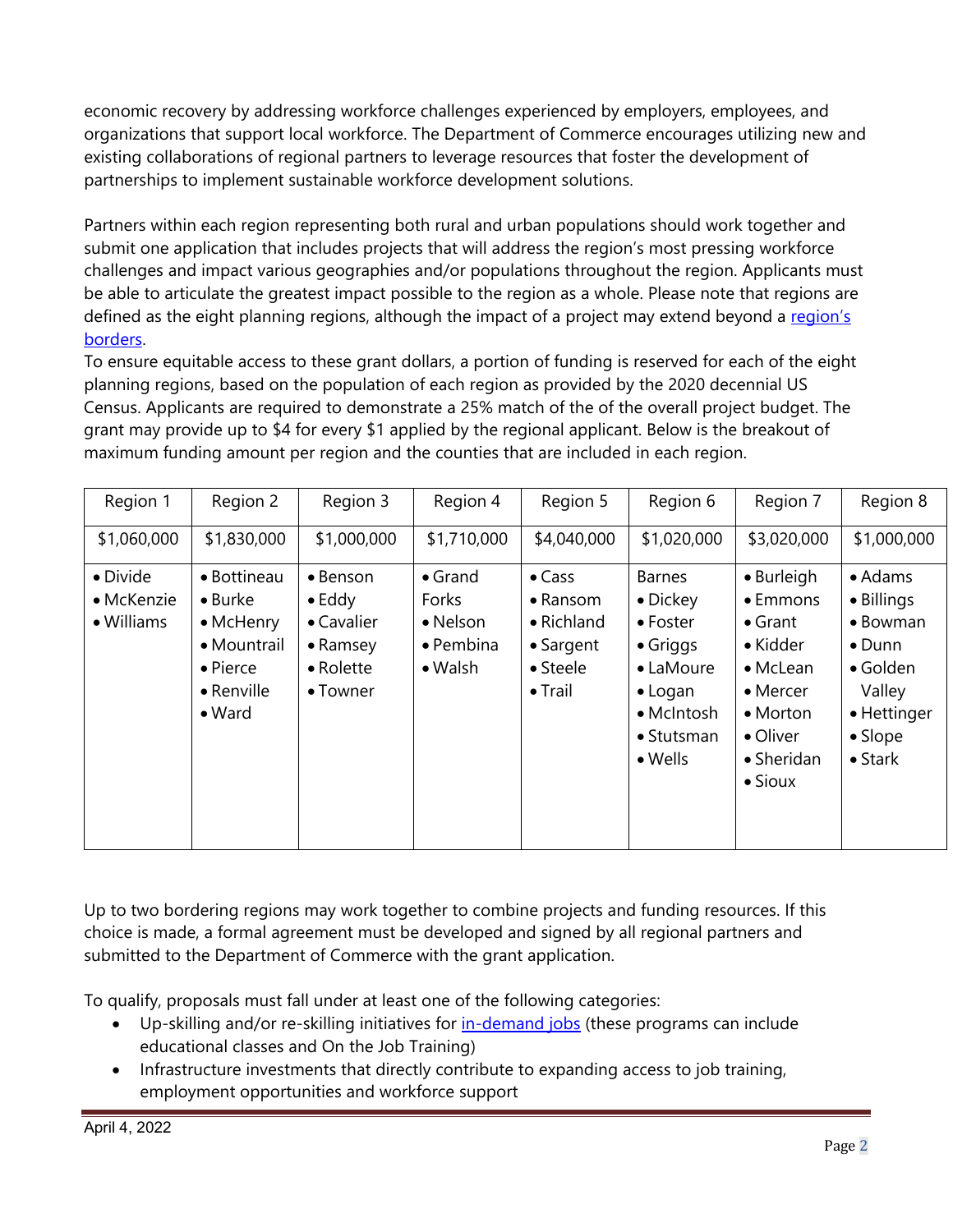- Investments in childcare or related supportive services to assist employees in accessing new training opportunities and/or expanding and supporting participation in the labor force
- Providing career counseling or coaching services that aid in employees in pursuing new training and employment opportunities
- Capital investments, capital purchases for new or renovated space to support the applicant's proposed program
- Talent attraction for the following industries: manufacturing, healthcare, energy, tourism, and hospitality. Applicants must identify the direct connection in aiding in pandemic recovery and proposing a solution to a problem exacerbated by the pandemic.
- Housing projects to address homelessness or the housing needs of low-income individuals and families. Housing projects must demonstrate the most productive and most effective use of the funds and impact the most people possible.

## **In addition to new projects, existing projects that began after May 17, 2021 may qualify for this grant; however, grant funds cannot supplant an existing budget. Grant funds must be spent by June 15, 2023.**

## **C. Eligibility**

- Eligible applicants include the following North Dakota based organizations:
	- $\theta$  Economic Development Organizations,
	- $\theta$  Cities (must be incorporated),
	- $\theta$  Chambers of Commerce,
	- $\theta$  Job Development Authorities,
	- $\theta$  Regional Councils,
	- $\theta$  Other organizations addressing local or regional economic development needs.
- Projects must take place in North Dakota.
- Program participants must reside in North Dakota.
- Eligible only in the capacity of sub-recipients:
	- o Institutions of postsecondary education
	- o School districts and private schools
	- o Businesses

## **D. Ineligible Applicants**

Ineligible applicants include:

- Individuals
- Institutions of postsecondary education
- School districts and private schools
- Businesses
- Political organizations subject to tax under IRC section 527, such as political parties; campaign committees for candidates for federal, state, or local office; and political action committees.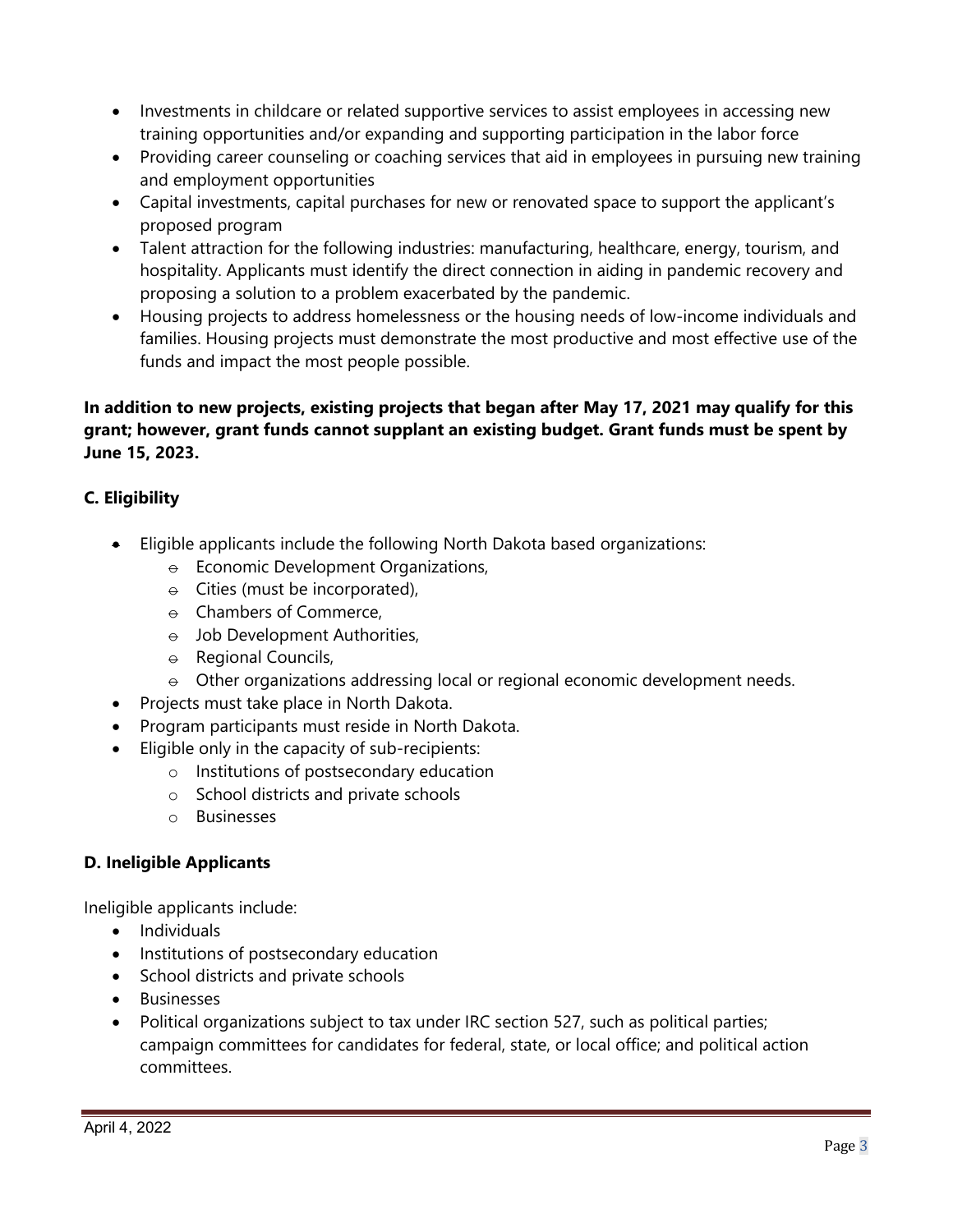## **E. Administration**

The Regional Workforce Impact Program is administered by the Workforce Development Division of the Department of Commerce. References to 'division' throughout this guide are in reference to the Workforce Development Division.

Questions may be directed to: Katie Ralston ND Department of Commerce P.O. Box 2057 Bismarck, North Dakota 58502-2057 Phone: 701-328-5313 E-mail: [keralston@nd.gov](mailto:keralston@nd.gov)

## **Section II Grant Proposals**

## **A. Proposal Requirements**

All application materials **MUST** be submitted online at: [https://ndgov.link/RWIP.](https://gcc02.safelinks.protection.outlook.com/?url=https%3A%2F%2Fndgov.link%2FRWIP&data=04%7C01%7Ckeralston%40nd.gov%7C7e1b60fc735d4b8d882008da0b79f16b%7C2dea0464da514a88bae2b3db94bc0c54%7C0%7C0%7C637834915609160377%7CUnknown%7CTWFpbGZsb3d8eyJWIjoiMC4wLjAwMDAiLCJQIjoiV2luMzIiLCJBTiI6Ik1haWwiLCJXVCI6Mn0%3D%7C3000&sdata=c6uBLtt3AXug7VB62%2BQ8FkJa18tN0SgXrDr8FzWy%2FSk%3D&reserved=0) The items listed below will need to be completed and/or uploaded as part of the applicant's submission.

- Complete vendor registration with Office of Management and Budget to receive payment (if you have never received or not received payment from the state within the past 12 months): [Supplier](https://www.cnd.nd.gov/psp/supplier_1/SUPPLIER/ERP/c/SUP_OB_MENU.AUC_BIDDER_REGISTR.GBL?Action=U&SUP_OB_TEMPLATE_ID=SUPPLIER)  **Registration**
- Upload Letters of Commitment from all partners and sub-recipients identified in the proposal; the lead applicant must upload/attach the letters in a single PDF.

Grant proposals should follow the format shown in Section B, Proposal Format (below). Proposals that fail to meet the criteria set in Part B will not be rated until clarification or additional information is sufficient for the proposal rating process.

## **B. Proposal Format**

Ensure a detailed proposal that clearly explains the project, target workforce initiative, milestones to achieve, population served, and impact to the region.

**The Department of Commerce requires regional partners work together to submit one application per region that may include multiple projects. Each project within the application must include all required all required proposal elements and be uploaded at the same time within the application portal. Scoring will be evaluated on the entire application (all projects included).**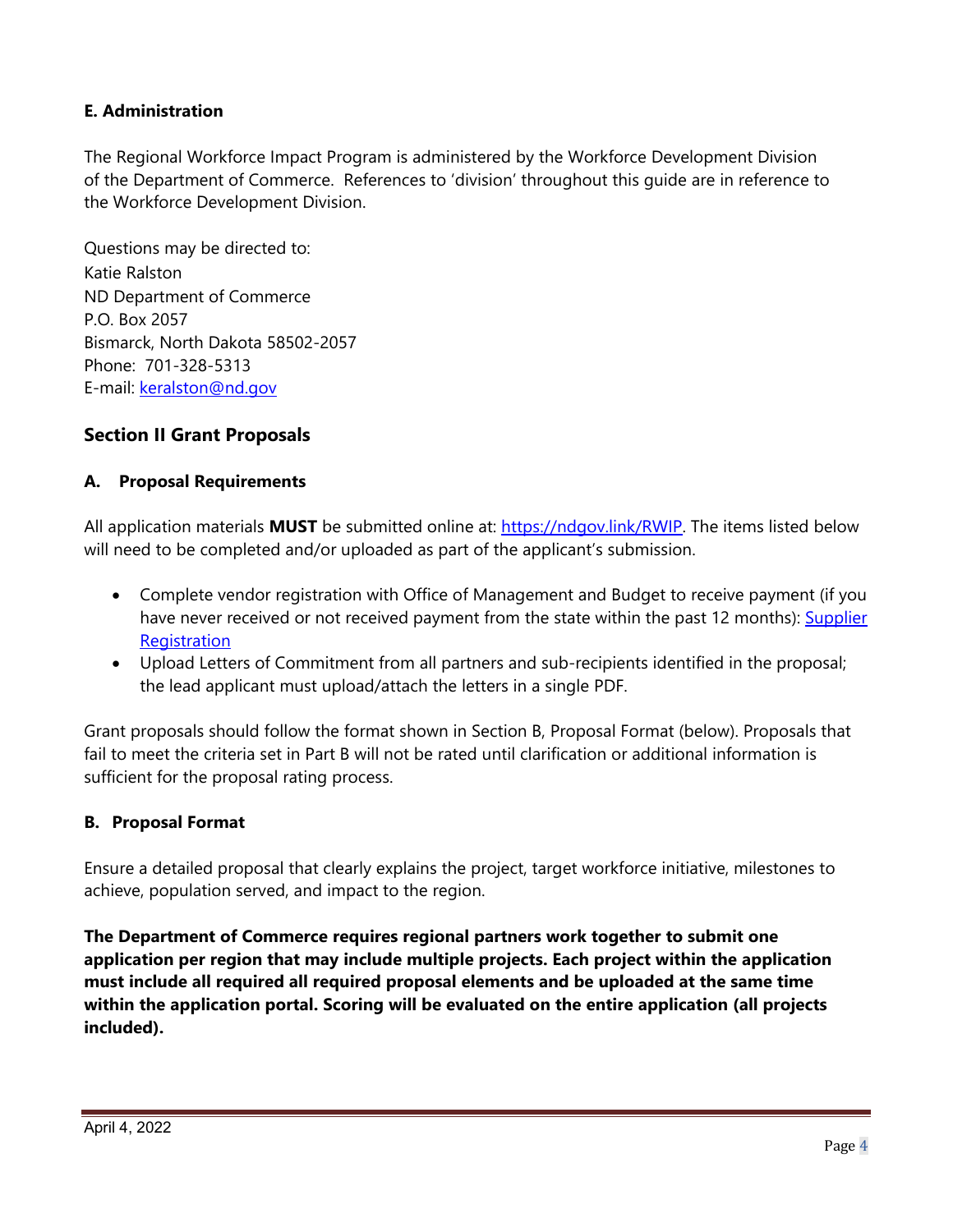## **The department requires this section be used as a template for all applications.**

Proposal elements must include the following sections:

#### Project Description

#### Project Needs Statement (20 points)

Project Need - (10 points)

Identify the workforce challenge facing your region and how this challenge has been caused by and/or exacerbated by the COVID-19 pandemic. Identify who is impacted by this workforce challenge and how this challenge affects underserved populations and/or those disproportionately impacted by the pandemic. Populations may include, but are not limited to people with disabilities, veterans, justice-involved persons, low-and moderate-income individuals, individuals transitioning out of homelessness, women, workers with lower levels of educational attainment, workers of color and other minority groups. Identify at least one metric that will be used to determine impact and provide the current status of that metric.

Describe and define the geographic extent of the challenge and the proposed solution; include the populations, municipalities and/or counties impacted. Provide data, research and/or evidence to support the project need and include how you engaged with affected stakeholders to support the project need.

Identify the number of individuals projected to be impacted on or prior to June 30, 2023. All programs must include program capacity. Existing programs must identify current and projected capacity after expansion.

## Innovative Approach - (10 points)

How did you determine that the identified issue is not being addressed (or fully addressed) through existing programs and/or funding in your region? Explain how this project provides an innovative solution to minimize the workforce issue and goes beyond the status quo in your region. If your project is based on solutions that have been successfully implemented in other regions, provide information about those outcomes. If your project is a completely new approach, explain why you believe it will be successful. Provide data, research, and evidence to support your proposed approach to address the workforce challenge.

## Project Description and Implementation (20 points)

Project Description - (10 points)

Describe the proposed project, as aligned with one or more of the categories listed above, and how it meets the stated need and critical workforce issues of the region and/or industry. Explain how the proposed program implements a long-term solution to permanently mitigate or remove workforce participation issues. Include information on how the proposed program is reflected in the region's comprehensive economic development strategy or other economic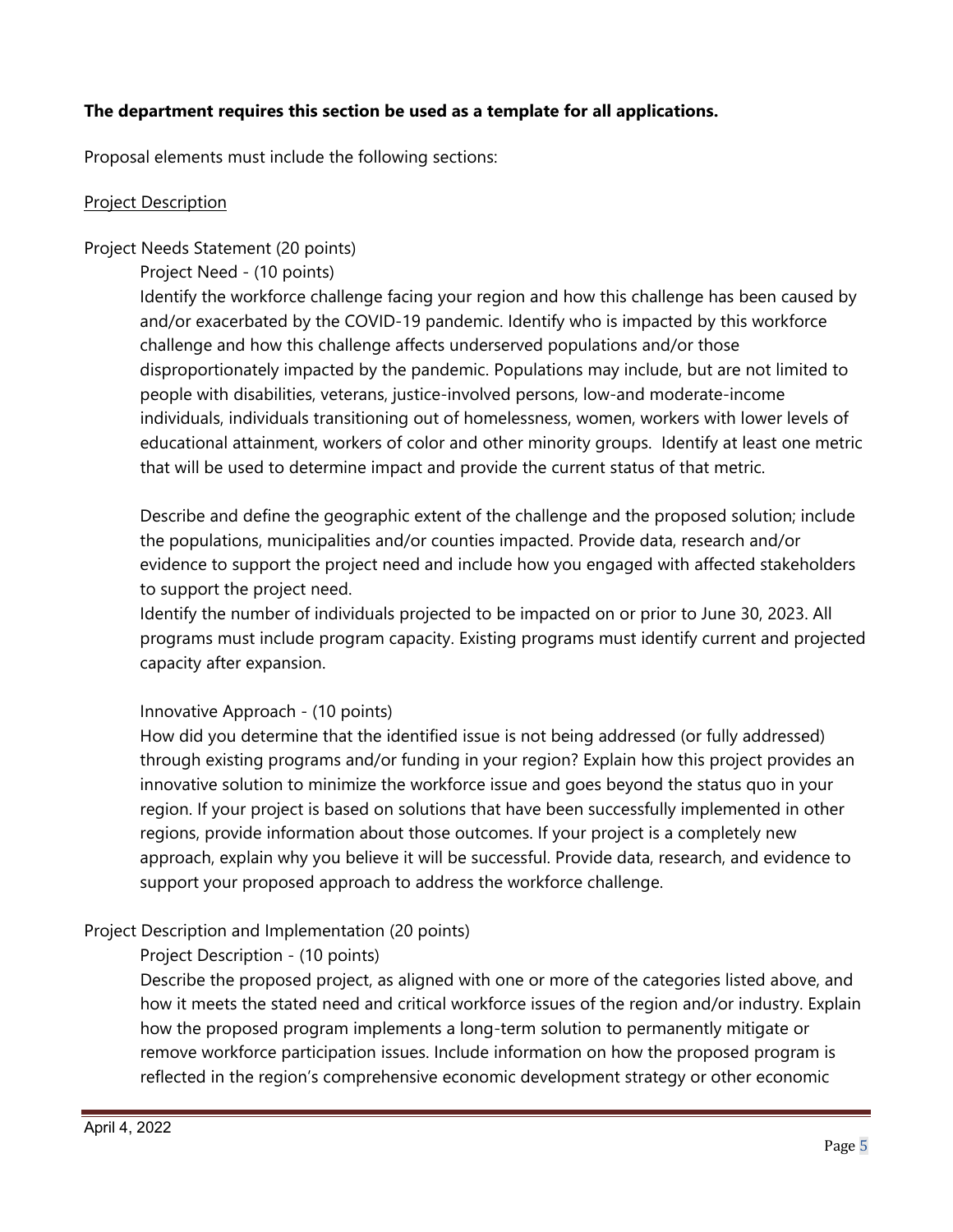development planning efforts. How will the proposed program impact underserved populations and/or those disproportionately impacted by the pandemic and promote economic opportunity enhancements in their region?

## Implementation (10 points)

Describe the activities and outcomes of the proposed project. Include the timeline for implementation, and project milestones.

- o New initiatives and those that began on or after May 17, 2021 may qualify (i.e., program expansion, program modification, transition in mode of delivery, or housing, infrastructure, recruitment, etc.); Grant funds cannot supplant an existing budget.
- o Grant funds must be spent by June 15, 2023.

For projects that include workforce training, see *Project Description for Training Programs*

## Partnerships and Collaborations (20 points)

Partner Experience and Commitment (10 points)

Describe the regional partners involved in the proposed workforce solution; describe each partner's experience and expertise providing relevant services/solutions in the region and how that experience will benefit the project. What role will each partner play? How does this collaboration support objectives and outcomes? What assurances are there that each partner will maintain its commitment for the length of the project?

Identify a fiscal agent and explain how funds will be distributed to each partner organization and/or project lead.

## Partner Communication and Coordination (10 points)

Describe how the partners identified were involved in identifying the proposed workforce solution. How will communication and coordination with partners be maintained through the project period to maintain accountability and meet program objectives?

## Applicant Capability and Staffing (10 points)

Grant Management (5 points)

Describe the lead organization's experience in managing local, state, or federal grant programs within the last five years; please provide specific examples and details of the experience. Please indicate who specifically will be responsible for grant management activities as part of this project, and their grant management and reporting experience.

## Workforce System Experience (5 points)

Describe your knowledge and experience working within the regional workforce and economic development systems. Explain your familiarity and experience working with regional system stakeholders and leaders.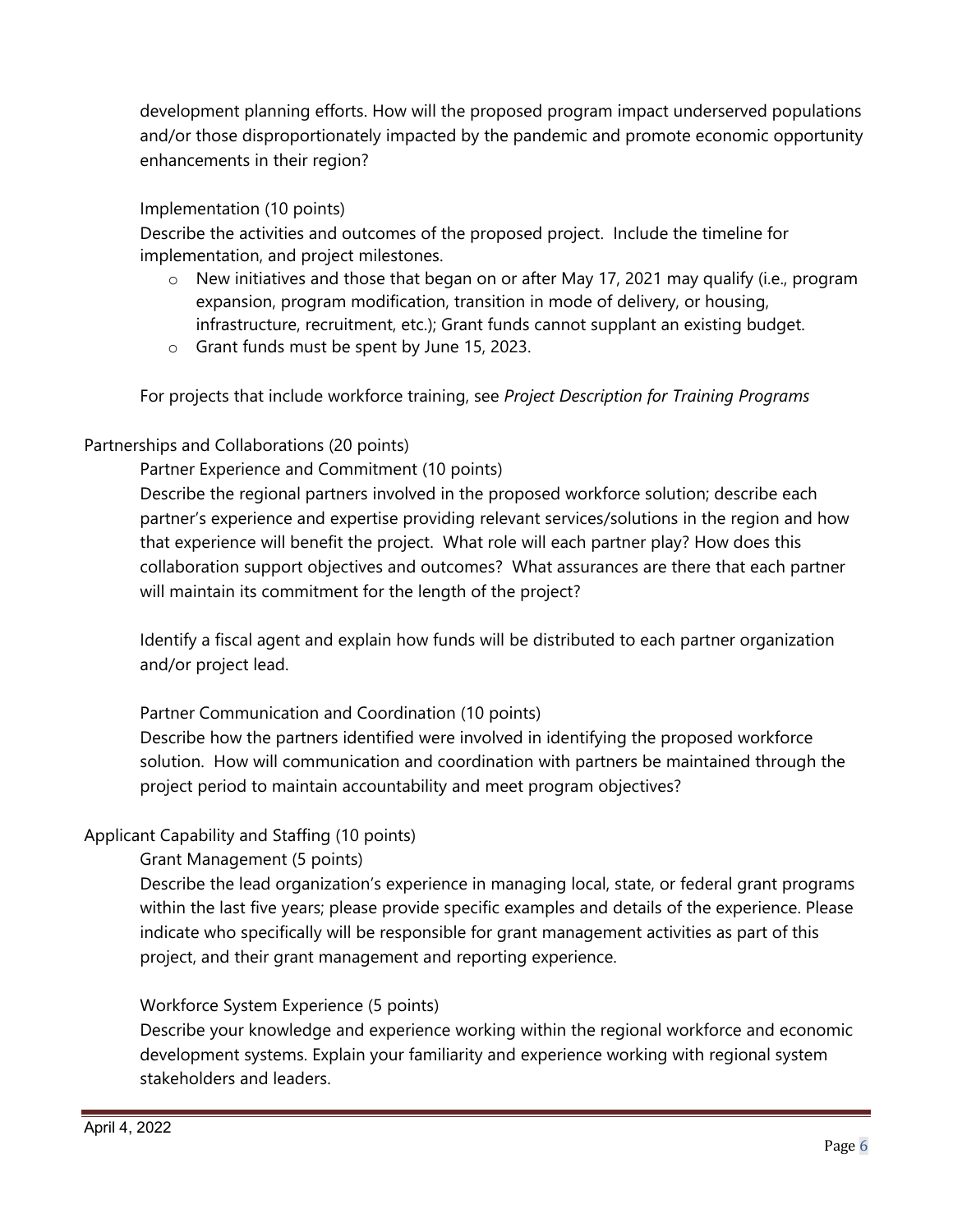Outlook and Project Sustainability (10 points)

Sustainability (5 points)

Describe the resources and activities that the applicant will employ to ensure deliverables of the workforce project will continue beyond the grant period. Be specific about the financial and human resources that will continue and who will be responsible for ensuring continuation. If a project is intended to be a one-time expense, note this information accordingly.

## Capacity Building (5 points)

Describe how the proposed project could be easily duplicated or adapted in other regions to address similar workforce issues or needs. How will information about the lessons learned and successful implementation of the project be shared with others?

## **Project Description for Training Programs**

If training is part of the proposal, describe the project in detail, and include:

- a. Explain the need for this project, such as preparing displaced workers to re-enter the workforce; expanding program capacity; upgrading an existing program to align with new technology; meeting an unmet or under-met employer demand; or to provide employer recognized certification that previously did not exist.
- b. Explain the demand in North Dakota for the training in meeting a critical workforce shortage in a target industry or other high-demand occupation and how that demand was determined. This information will be used to determine whether the proposed project meets criteria for program eligibility. Cite information such as:
	- a. Identification of the occupations for which training prepares workers, and the fit of those occupations into the category of:
		- i. Governor's target industries (advanced manufacturing, energy, value-added agriculture, technology-based business, and tourism); or
		- ii. [High demand occupations](https://workforce.nd.gov/uploads/22/InDemandOccupationsList.pdf) as determined by the Workforce Development Council and Job Service ND
	- b. Job Service North Dakota Labor Market Information (LMI) can be found online [\(NDWIN](http://www.ndworkforceintelligence.com/)  [Home Page\)](http://www.ndworkforceintelligence.com/). LMI provides 2-year and 10-year projections by occupation. Demand data must reflect the geographic area served by the institution/program. Local industry studies may also provide demand data. Data must not be percent-based alone. Include actual job numbers when providing data on job demand. Identify the skills in which individuals will be trained and the target industries and/or high-demand occupations in the grantee's region that require those skills.
- c. Indicate whether the project leads to new skill training, stackable credentials, a certificate, safety training and/or serves to enhance an existing program. Degree programs are not eligible for this grant.
- d. Explain how and where the training will be provided.
- e. Identify how this program is different than what is currently offered.
- f. Identify North Dakota wage information for the occupations served through the training.
- g. Demonstrate business and industry involvement in the determination of need for the training.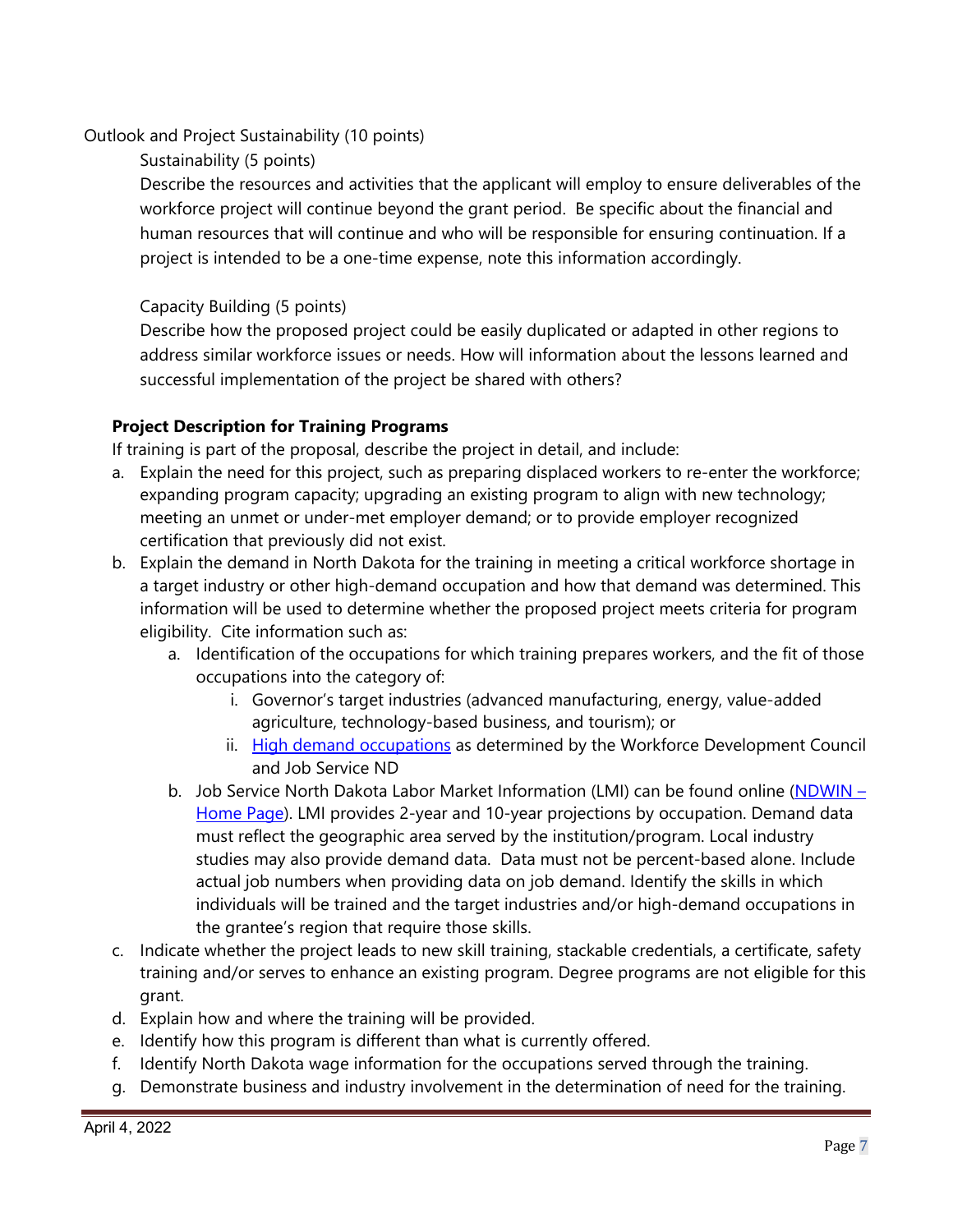h. Identify partnership efforts that coordinate training, expand access to training and recruit trainees.

#### Budget Proposal (20 points)

The budget section must include a line-item narrative that explains the budget breakout. All items must be aligned with the projects categories listed above.

#### *Eligible grant fund expenses:*

- *Curriculum development to subcontractors*
- *Equipment*
- *Tools and supplies for trainees*
- *Technology, including hardware, software, digital subscriptions during the timeframe of the grant*
- *Recruitment of participants for training programs*
- *Scholarships, except for Workforce Innovation Opportunity Act (WIOA) participants*
- *Childcare assistance provided directly to a facility on an individual's behalf, except for WIOA participants*
- *Career counseling and coaching services*
- *Capital investments (must demonstrate alignment with pandemic impact)*
- *Project-related marketing*
- *Training and/or certification for instructors*
- *Contracted services specific to the proposed project(s)*
- *Infrastructure supplies and materials (must demonstrate alignment with pandemic impact)*

#### *Ineligible grant fund expenses:*

- *Travel and lodging*
- *Current and future operation expenses (including but not limited to salary/fringe, organizational operations, and indirect costs)*
	- o *Note: This grant cannot supplant an existing budget.*
- *Speculative housing projects*
- • *Direct administration rate for grant*
- *Fees incurred preparing and submitting an application (i.e., time, research, grant writing fees, etc.)*
- *Administrative, personnel and programmatic funding for existing operations of the lead applicant, program partners, and sub-recipient(s)*
- *Taxes, except sales taxes on eligible expenses*
- *Funding advocacy or lobbying efforts*
- *Programs that propose work stipends or wage subsidies*
- *Rental assistance*
- *Other uses ineligible under the ARPA [Rules and Regulations](https://www.govinfo.gov/content/pkg/FR-2021-05-17/pdf/2021-10283.pdf)*
- *Direct payment to individuals; the funds must be paid to a registered organization.*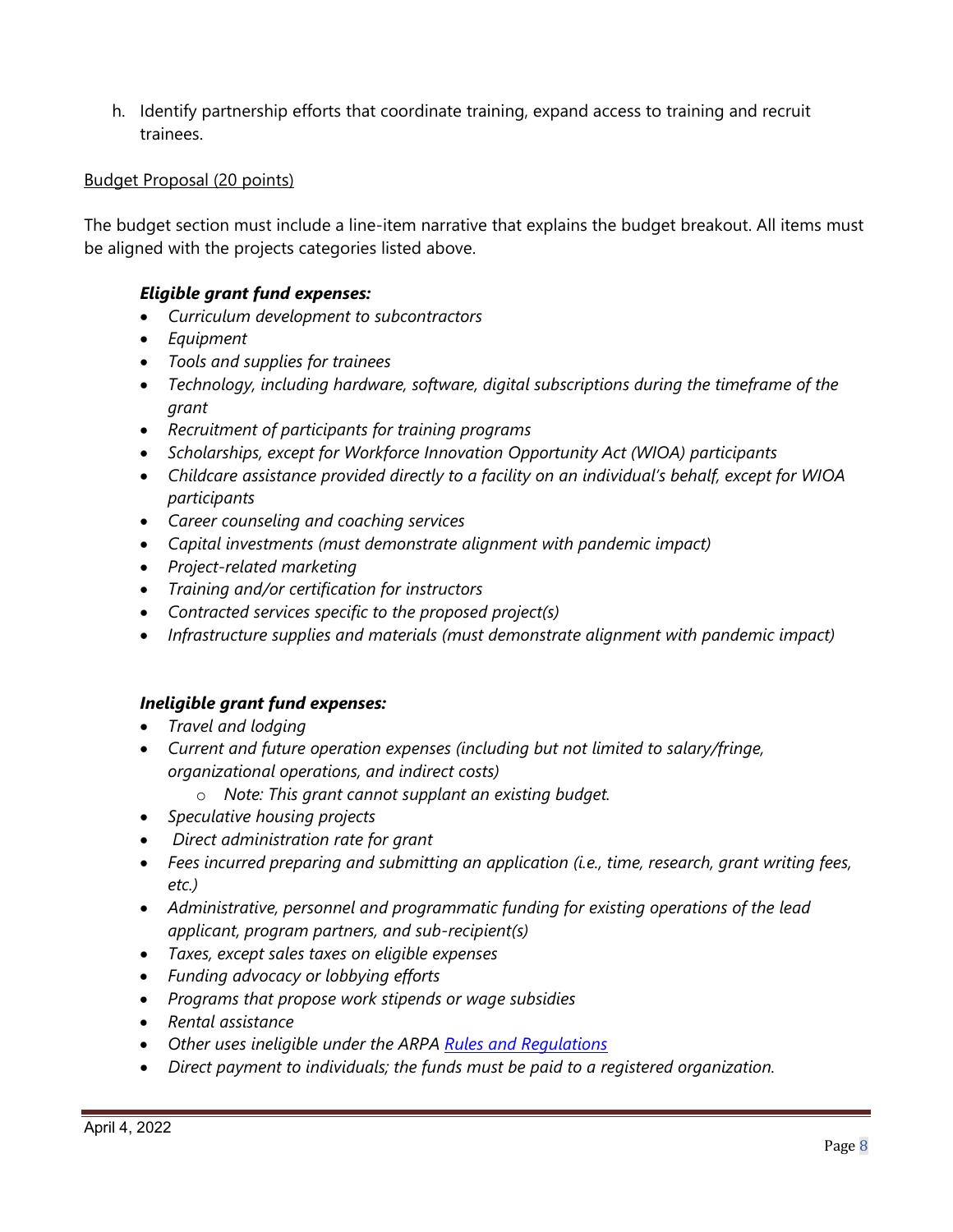Budget Narrative (10 points):

- a. Identify total project cost, grant funds requested, match obtained, and/or match pending
- b. Provide a description of the match (equipment donations or discounts, in-kind activities, cash donations) and the private sector entities supplying the match
- c. Describe how the match and match provider relate to the proposed workforce initiative(s)
- d. Explain any fund-leveraging and activities beyond match

General Match Requirements - Applicants are required to identify a 1:4 match totaling 25% of the overall project budget. The grant may provide up to \$4 for every \$1 applied by the regional applicant.

- a) Cash, equipment, supplies and/or in-kind (i.e, salary/fringe, mileage, and lodging) may be used as match under this grant.
- b) Match must be identified in the proposal. In some instances, match may not be fully obtained at the time the proposal is made. This is allowable, however in that instance, once match is identified, it must be approved by the Division and the grant contract will be modified to describe the match.
- c) Match collected and/or applied prior to May 17, 2021 will not be eligible.
- d) All match contributions must be properly valued by the donator and clearly identifiable from the grantee's records and have adequate supporting documentation.
- e) Match should be from the private sector. State and federal funds may qualify as match, if the source of the funds allows. If using state or federal funds as match, applicant must specify the source and demonstrate that they can be used as match per funding source regulations.
- f) Match must be approved by the Division and must be directly related to the approved project.
- g) Project records must include documentation to demonstrate that match was used to support acquisition or provision of the approved grant project.
- h) All match used to support grant reimbursement must be used solely for this project during the grant contract period.
- 2. Cash Match
	- a) All cash match reported must be supported by documentation of the day the cash was received and the related accounting records that show the cash was used for the project.
	- b) Cash match must be applied to the project and must be spent within the grant contract dates of the project.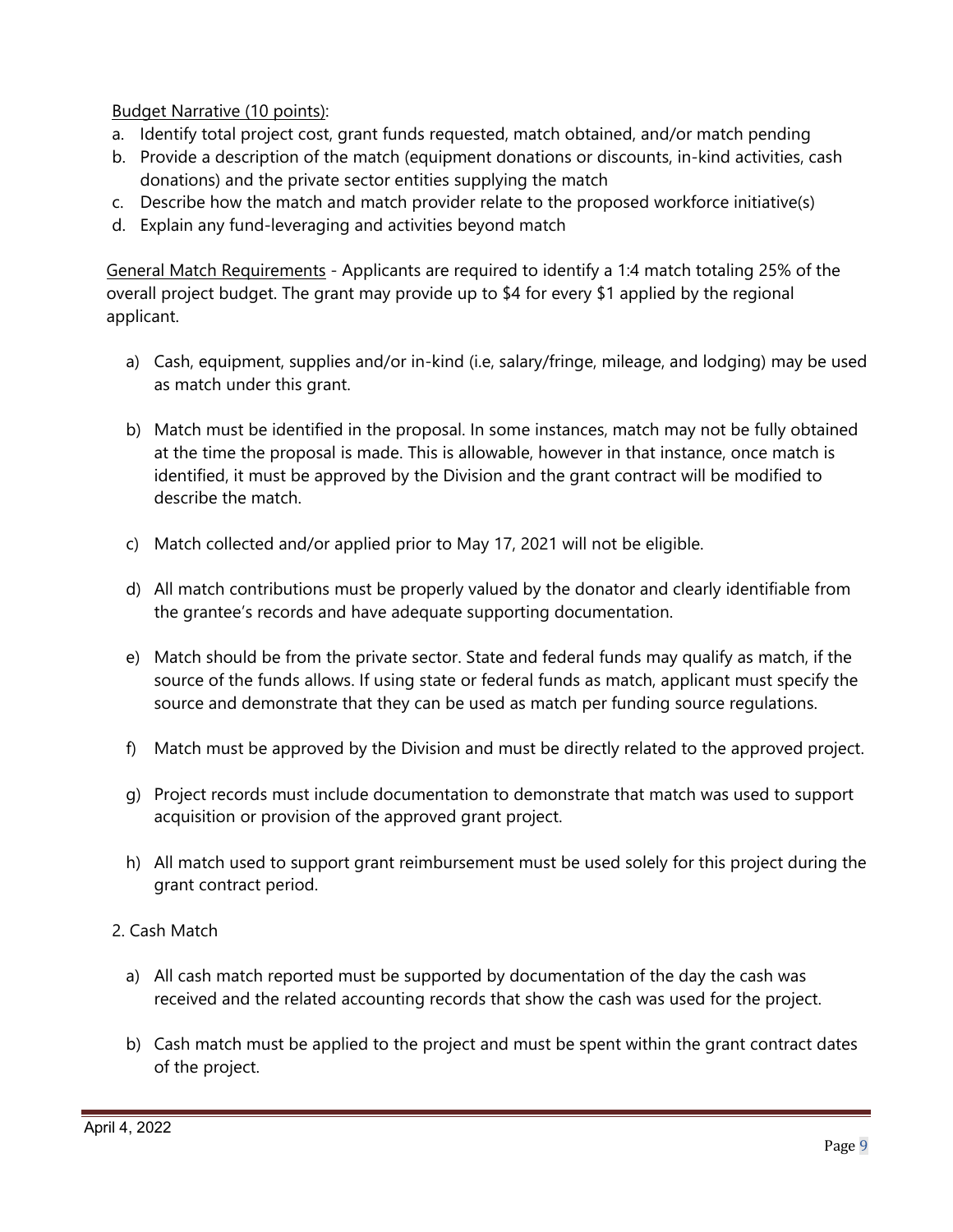- 3. Equipment/Supplies Donation or Discount Match
	- a) Match from equipment or supplies donation or discount must include documentation to support valuation of the donated/discounted item(s) at the time of use for the project. The match contributor must describe the item(s), state the value, and explain how the value was determined. The match contributor must sign and date the document containing this information. **Note:** If the match contributor is unwilling to provide this information, the requestor will contact the Division for assistance in determining an alternate method.
	- b) Donation of equipment or supplies received prior to use for the project will not be eligible as match for this project.

Note: Educational discount is an approved match, but the division discourages using this as a form of match.

#### 4. In-Kind Match

- a) In-kind match is defined as temporary use of equipment, space, or personal services. In-kind match can also include, but not limited to, salary/fringe and/or travel (mileage and lodging).
- b) Documentation of in-kind match must include a description of the process for determining the value of the services.
- c) If in-kind personal service is provided on a fixed contract amount, the documentation must include the services to be provided, the name of individual(s) providing the services and the time period in which the services are to be provided.
- d) If the in-kind personal service is provided based on an hourly amount, the documentation must include a description of the services provided, the name of individual(s) providing the in-kind personal services, the hourly rate for the service and a time sheet with an hourly log reflecting the time services were provided.
- e) In-kind space must be valued at market rate for the area. Documentation must include the methodology for determining the rate and proof of rates for the market.

## **IMPORTANT NOTE: Match contributions spent prior to May 17, 2021 are not eligible and will not be applied toward overall match for this grant.**

Budget Breakout (10 points)

The budget breakout will be formatted as shown below. The tables listed below are for template purposes. The number of Line-Item Categories or Line Items may be adjusted as needed.

## **Total Project Cost: \$\_\_\_\_\_\_**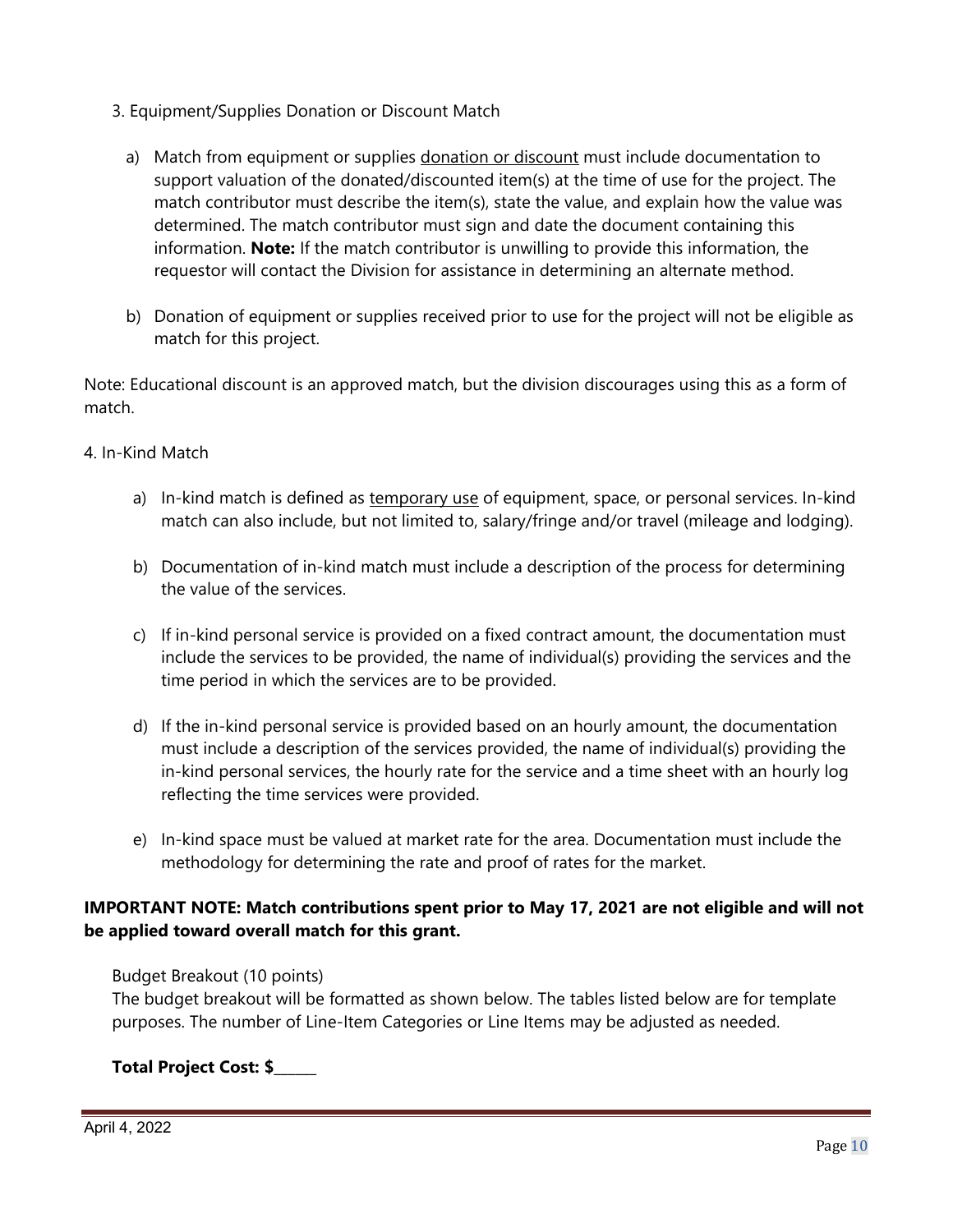#### **Grant Funds Breakout**

| <b>Line-Item Category</b>    | Cost |
|------------------------------|------|
| Line Item                    | \$   |
| Line Item                    | \$   |
|                              |      |
| <b>Line-Item Category</b>    | \$   |
|                              |      |
| <b>Line-Item Category</b>    | \$   |
|                              |      |
| <b>Line-Item Category</b>    |      |
|                              | \$   |
|                              |      |
| <b>Total Funds Requested</b> | \$   |

#### **Match Description**

| <b>Line-Item Category</b>                 | <b>Match Value</b> |
|-------------------------------------------|--------------------|
| Line Item                                 |                    |
| Line Item                                 |                    |
|                                           |                    |
| <b>In-Kind Services Breakout</b>          |                    |
| In-kind description                       |                    |
| In-kind description                       |                    |
|                                           |                    |
| <b>Cash</b> – Business Providing Donation |                    |
|                                           |                    |
| <b>Total Match</b>                        | S                  |

#### **Section III Proposal Review and Approval**

#### **A. Proposal Review and Rating**

Review and rating of proposals is conducted by the Workforce Development Division. The division will work with designated individuals to clarify proposals, verify match requirement, and to ensure completeness.

- 1. Proposals will be rated by the division
	- a) Project Needs Statement (20 Points)
	- b) Project Description and Implementation (20 points)
	- c) Partnership and Collaborations (20 points)
	- d) Applicant Capability and Staffing (10 points)
	- e) Outlook and Project Sustainability (10 points)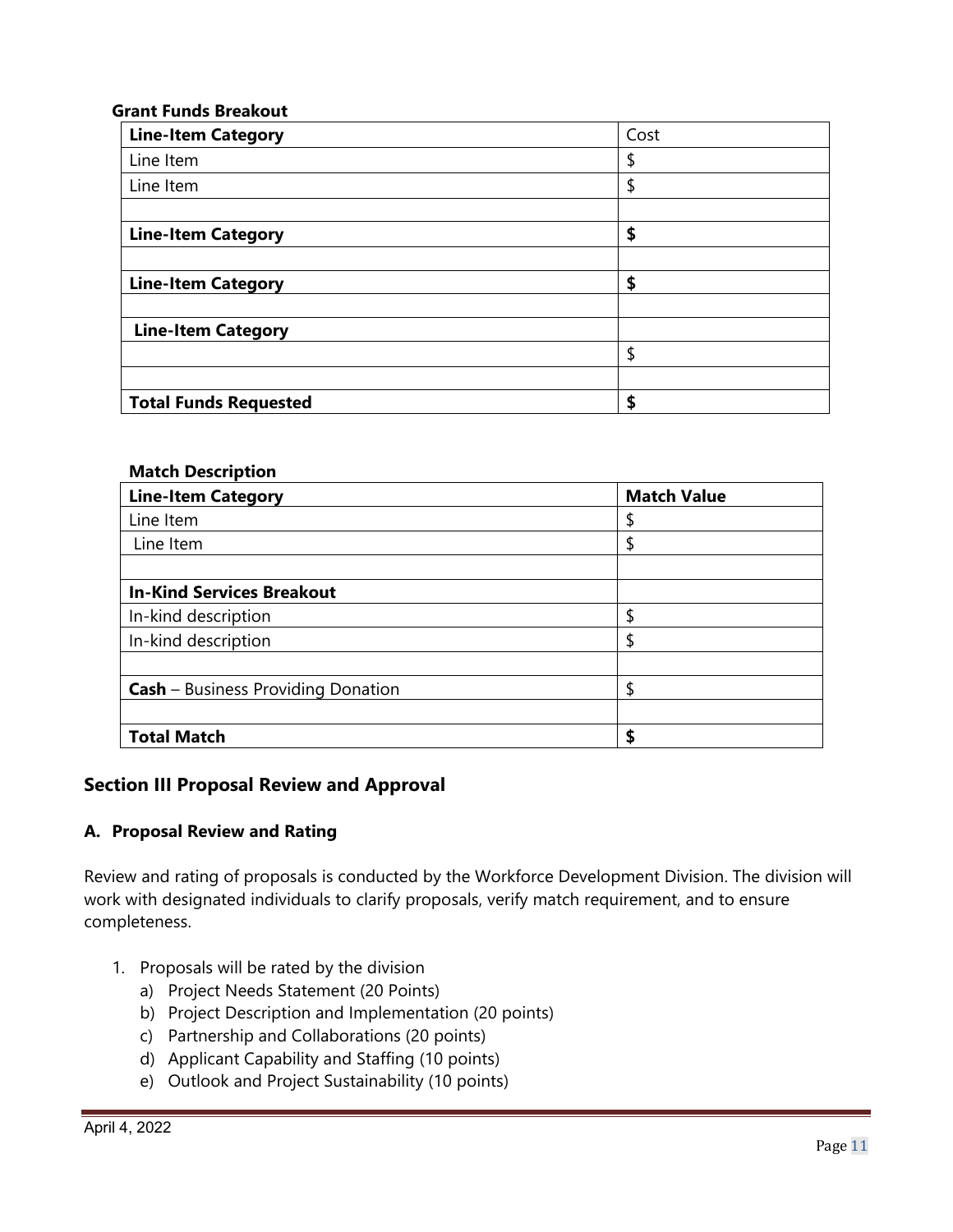f) Budget Proposal and Narrative (20 points)

Total Points = 100

- 2. The division will certify demand in accordance with NDCC 54-60-22.1 in the review and rating process.
- 3. The Division will recommend funding to the Commissioner of the Department of Commerce.

## **B. Grant Approval**

The division will officially notify the grantee of the award by contacting the respective applicant. The notification will include:

- 1. Amount awarded
- 2. Request that the applicant name an authorized agent as the contact with the division on the specific grant
- 3. Request that the grantee not publicize the award, pending a press release by the Department of Commerce first.

## **Section IV Grant Contract**

## **A. Grant Contract Development**

Upon approval of a grant proposal, the division will develop a grant contract. The division will work with the authorized agent to finalize grant contract details.

The budget breakout section of the grant proposal will be inserted into the grant contract under Section 3, Compensation. The payment schedule for funding will be made in accordance as follows:

- a. Twenty-five percent (25%) of the total award will be disbursed upon completion of the execution of the contract.
- b. Twenty-five (25%) upon reporting and documentation by the awardee showing 75% expenditures of the initial payment.
- c. Remainder of funds will be provided, upon report and documentation by the awardee after the first milestone described in the application has been met.

## **B. Reporting Requirements**

The Regional Workforce Impact Program is federally funded under ARPA. The applicant and all organizations receiving grant funds as sub-recipients will be subject to State and Federal reporting and auditing requirements with all other applicable Federal statutes, regulations, ad executive orders.

## 1. Performance Reporting

Performance reporting for the Regional Workforce Impact Program is required under the Common Accountability Measures established by the Division of Workforce Development in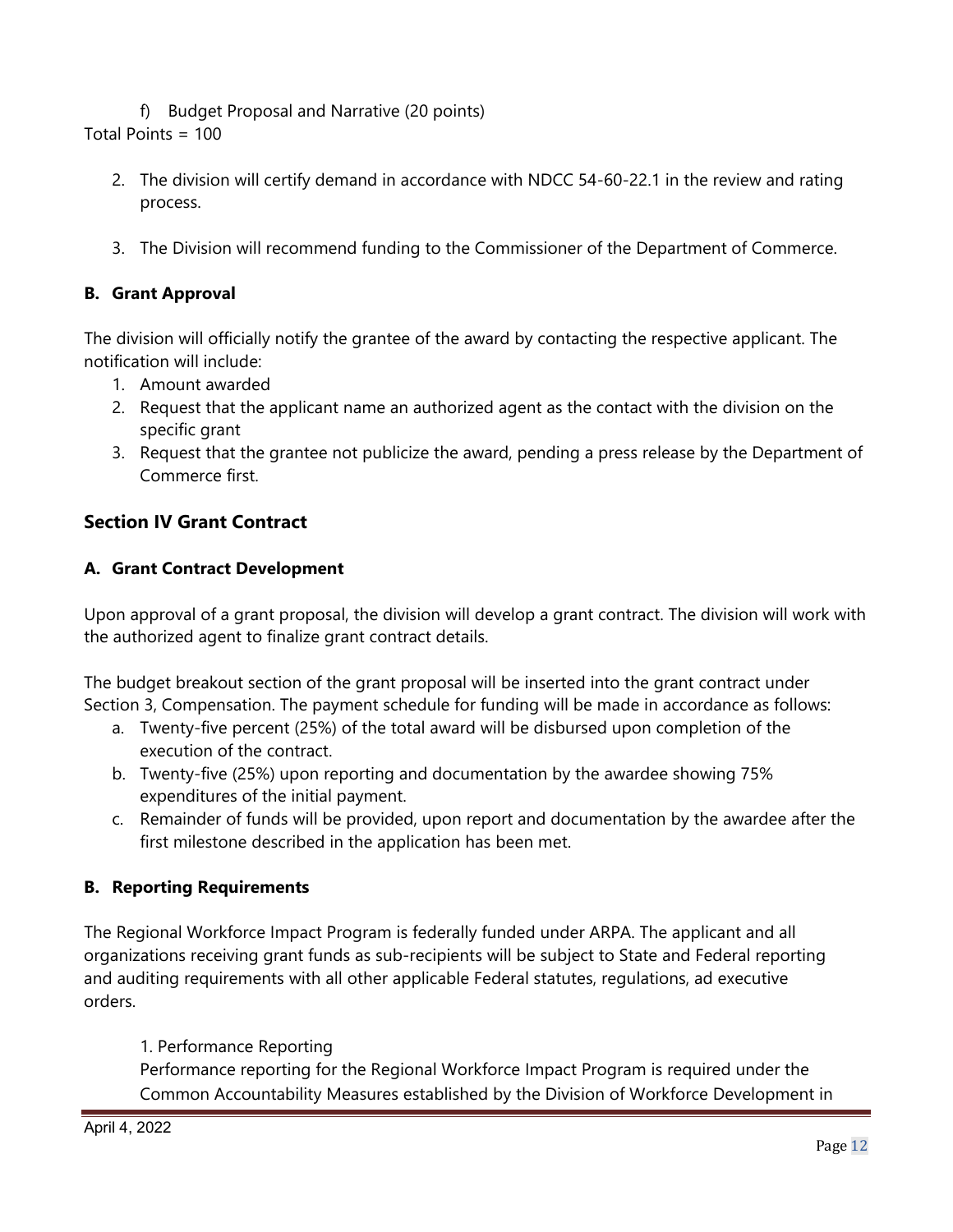compliance with NDCC 54-60-19.2. The GRANTEE will submit the performance data as requested by the Department of Commerce, Workforce Division Performance Accountability Reporting. Grantee will send separate notification of delivery (exclusive of data) to the Department of Commerce via email to: **keralston@nd.gov. The subject line must read: Regional Workforce Impact Program Performance Reporting**

## 2. Progress Narrative

## **Progress Narratives will be required every 6 months from the commencement of the contract. (As outlined in the contract)**

The progress narrative must include a brief report of implementation progress and basic demographic information, which will include progress on milestones identified in the project proposal description and implementation. If the project includes training, additional reporting as it relates to number of participants enrolled per course/program, completion to date, employment status, and early program departures must be included. Narratives will be sent via email to: [keralston@nd.gov.](mailto:keralston@nd.gov) **The subject line must read: Regional Workforce Impact Progress Narrative ending (date)**

## 3. Expenditure Report/Request for Funds

Payment will be made in accordance with, as outlined, in the signed contract. Request for funds will include a clear description and valuation of match received to date. Request for Funds forms will be sent via email to the following email address: [keralston@nd.gov.](mailto:keralston@nd.gov) The subject line must **read: Regional Workforce Impact Request for Funds**

Upon reporting and documentation by the awardee showing 75% expenditures of the initial grant payment, the awardee must include invoices to support proof of match spent, documentation that match item was received, or in-kind applied, as it relates to the project. This will ensure expenditures and match are being applied and tracked accurately. All grant expenditures will be required by May 15, 2023 (45 days prior to the closure of the grant to ensure complete reconciliation and closeout).

## **C. Grant Contract Modification**

The grantee will contact the division to get prior approval on changes to match, authorized use of grant funds, grant contract term, or funding. Approved requests may be denied if not appropriate to the grant or may require grant contract modification prior to implementation. A line-item deviation from grant contract budget of no more than 10% will be accepted without prior permission and will not require grant contract modification. This deviation allowance does not include total grant contract amount.

Grant contract modifications should be completed during the grant contract period.

## **D. Grant Contract Closeout**